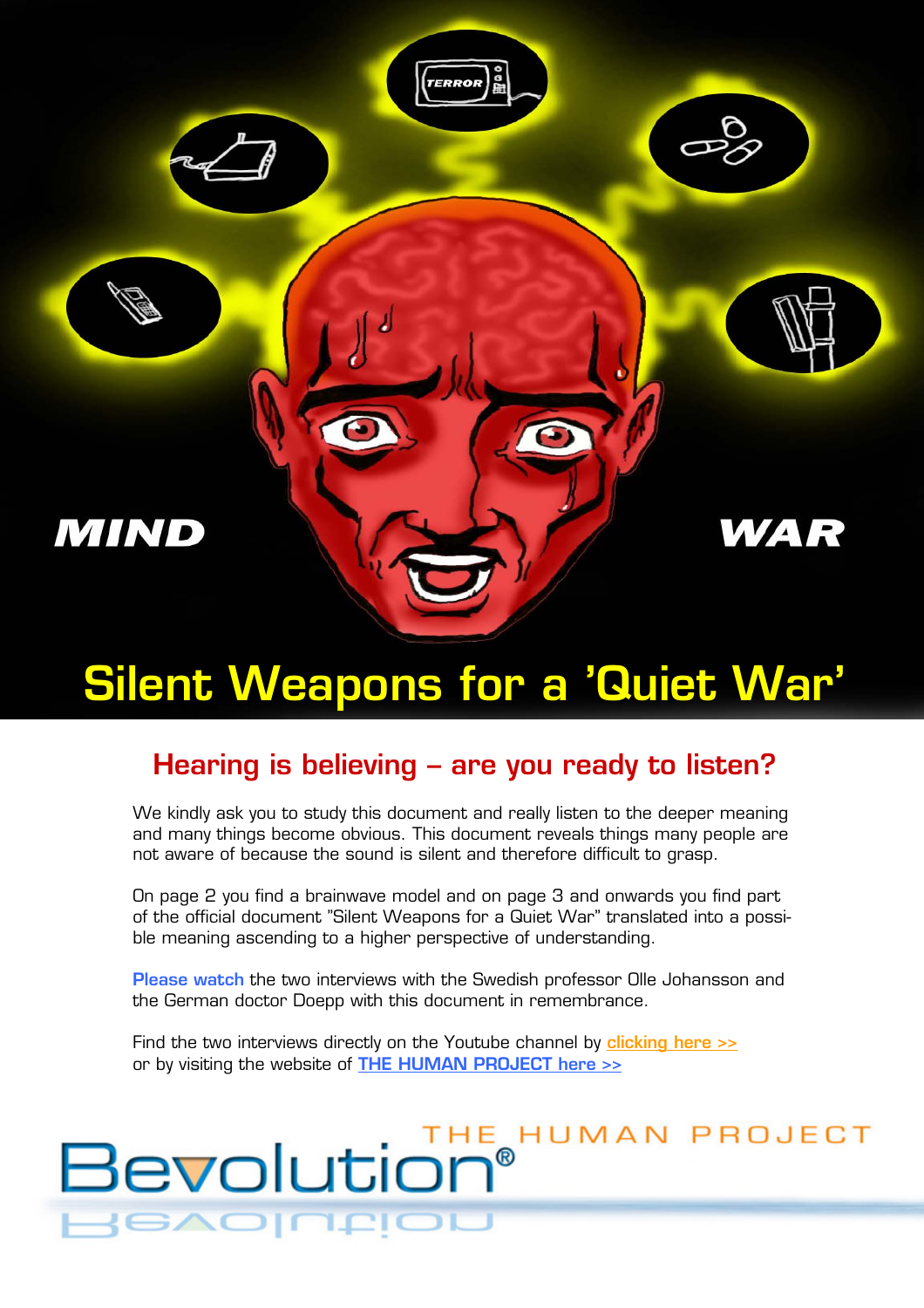|           | Hz                    |                                                           | "Think of Energy, Frequency and Vibration"                                                                                                                                                                                                                                                                                                                                                                                                                                                                                                                                                                                                                                                                                                                                                                                                                                          |
|-----------|-----------------------|-----------------------------------------------------------|-------------------------------------------------------------------------------------------------------------------------------------------------------------------------------------------------------------------------------------------------------------------------------------------------------------------------------------------------------------------------------------------------------------------------------------------------------------------------------------------------------------------------------------------------------------------------------------------------------------------------------------------------------------------------------------------------------------------------------------------------------------------------------------------------------------------------------------------------------------------------------------|
|           |                       | <b>Brainwave Activity</b><br><b>Frequency Description</b> |                                                                                                                                                                                                                                                                                                                                                                                                                                                                                                                                                                                                                                                                                                                                                                                                                                                                                     |
| 1.600     | 퓨<br>Ш<br>oscillation |                                                           | <b>WLAN//WI-FI/wireless Internet/network and microwave ovens</b> transmit at the ultra<br>high frequency 2,45 GHz which disturbs the brain's own clock frequency. WLAN pulsation<br>varies. The frequencies of the microwave oven change the molecules and contaminate the<br>inner and outer environment. Increasing infertility and cell mutations are the consequences.<br>Bluetooth technology, e.g. the wireless headset transmits with a pulsation of 1600 Hz<br>in the frequency band $2,45$ GHz (= 2450 MHz)<br>Mobile phones = 217 electroshocks per second into the nervous system<br>= the wireless society short-circuits us and we suffer from disconneXion syndrome.                                                                                                                                                                                                  |
| 217       | per second            | "Ultra"<br><b>Beta</b>                                    | 3G mobile phones transmit by significantly more powerful intensity and the pulsation varies.<br>This unnatural intruder causes electrostress which "might" lead to brain stress due to the<br>rapid pulsating electroshocks per second. We become electric and are being disconnected<br>from the Now. The EU REFLEX study from 2003 with 12 research teams from 7 nations<br>proved that our DNA is damaged and cell mutations occur. The results confirm the Frei-<br>burg Appeal from 2002 with more than 1.300 worried doctors, the Bamberger Appeal<br>from 2004, and the Bamberger doctor's letter from 2006.<br>Cordless DECT phones = 100 electroshocks per second into the nervous system<br>Cordless DECT technology in private homes or in companies transmit at a frequency pul-<br>sating at 100 Hz - non-stop 24/7/365. When connected to the mains and switched on - |
| 100<br>50 |                       | "Hyper"<br><b>Beta</b>                                    | it transmits, also when it is on stand by. The intensity of cordless phones connected to<br>traditional wired phone systems are much higher than the intensity of cell phones. The<br>base unit equals a mobile phone antenna - just this one is often placed on bed tables or<br>close to where people live, eat, and sleep. It disturbs our brain's centre for sleep, life<br>energy, and recovery in the Alpha state - we burn out. The base of the brain vibrates<br>at 100 Hz - but not pulsated. That is our centre for creativity adn important for spiritual<br>development - getting to know one self. Disturbances create a chain reaction throughout<br>the entire endocrine system and there- by cause hormonal disturbances - infertility?<br>The electric current in the mains oscillate at 50/60 Hz                                                                  |
|           |                       | "High"<br><b>Beta</b>                                     | Even the AC (alternating current) in television sets, computers and the switches in ordi-<br>nary homes influence our cells in an unnatural way. The term electrostress has been<br>known as a medical disease in several countries since at least 1969.<br>We are being disconnected from the wisdom of the Now by so-called knowledge<br>Stress, fear, anxiety, depression, and burn out constantly increase when we are bombar-<br>ded with knowledge and information through all channels. We are being held in a state of<br>"High" Beta. We become more aggressive, impatient, and short-minded. We become<br>imprisoned in our mind - the MATRIX left brain mentality = limitation and resistance.                                                                                                                                                                           |
| 33        |                       |                                                           | At 33 Hz and above nervousness, panic, and anxiety starts                                                                                                                                                                                                                                                                                                                                                                                                                                                                                                                                                                                                                                                                                                                                                                                                                           |
|           |                       | Beta                                                      | Consciousness constantly alert, increase of stress, "fight or flight mechanism"<br>Thinking and concentration. Alertness, analytical problem solving, tense, stress,<br>agitation, discord, and mental unbalance. As the frequency increases we disconnect<br>more and more from what is in the Now. The joy of Life decreases. Our joy centre in the<br>brain vibrates at 17,5 Hz. TETRA mobile phones transmit with a pulsating frequency of<br>17,65 Hz which seriously disturbs the Calcium-ion flow in and out of the cells of the<br>brain. Police and rescue services all over Europe are destined to use TETRA systems.<br>Responsibility and action = always in the Now = Flow. Accept is the first step                                                                                                                                                                   |
| 13<br>7   |                       | Alpha<br>& omega                                          | Living in the Now is the key to understanding and new consciousness. A state of calm-<br>ness. Light awareness and alertness. Increased learning ability and sensitiveness.<br>A state of Unity between body and Spirit. It is a relaxed, harmonious, energized awaken<br>state like a light meditation. We are aware and present in the Now in Alpha - den real<br>world. The Limbic Centre in the brain vibrates with 12,5 Hz - it is the centre for sleep.<br>Life energy, healing, and recovery. The limbic centre is closely related to our feelings.<br><b>The Pineal Gland</b> is the superior gland in the brain. It vibrates at 10 Hz being the<br>frequency for our nerve and time centre. The Pineal Gland produces the transmitter<br>Melatonin which controls and regulates the other hormone producing glands and the                                                 |
| З         |                       | Theta                                                     | immune system. Melatonin is particularly being produced at night where we are asleep.<br>Darkness and silence are both very important factors. Melatonin has a protecting effect<br>against cancer. The Pineal Gland is very sensitive towards electromagnetic influences.<br>Both light and sounds are electromagnetic signals at different frequencies. Microwaves<br>affect all cells and especially the Pineal Gland. Imbalance in the Pineal Gland causes<br>increased mental activity which "might" lead to burn out syndrome.<br><b>Meditative state. Deep relaxation.</b> Increased creativity and vivid imagination. Access<br>to what is normally unconscious potential. Connected-ness in general is acknowledged in<br>a wider context. Being able to connect-the-dots of the "big picture".                                                                            |
| 0         |                       | <b>Delta</b>                                              | <b>Regeneration and harmonious balance.</b> The frequency band 3-12,5 Hz is the vitality<br>"field". We "recharge", recover, and maintain homeostasis - the dynamic balance that<br>keeps us alive. Our immune system strengthen, and our sleep is invigorating. In this field<br>we get energy, Life force, and the power needed for a modern Life style.<br>Very deep relaxation. Deep sleep. Trance. Deep hypnosis.<br>©2007 Julius   www.bevolution.dk (Danish web)<br>English web: Sign up to our newsletter and watch video at www. Bevolution.org                                                                                                                                                                                                                                                                                                                            |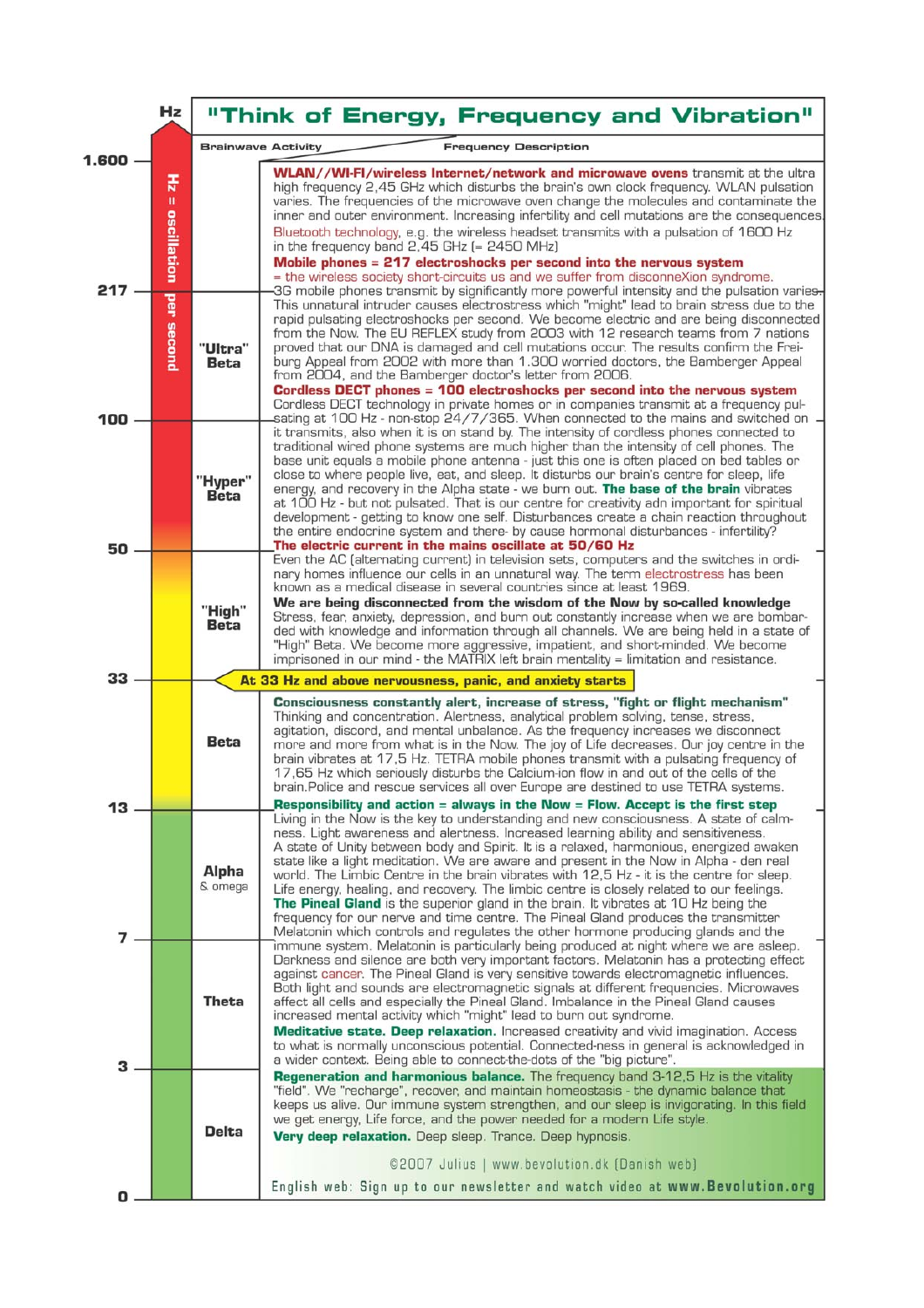THE HUMAN PROJECT Bevolution **BAOINEIOL** 

## **The Human Project calls on full attention NOW!**

فتعمله

The document you are being presented with below is perverse in the sense that it describes a reality that some "human beings" off track have manipulated humanity with for mange decades.

The Human Project has sensed this strongly since 1991 where many relations between people started to be very peculiar as it some out side force were directing or controlling them. We have observed how people have lost their energy and their power to stand up and decide for them selves and more and more have become "sheep" or good consumers just consuming without any purpose in Life.

This document and the "translation" of The Human Project is a big mouthful but it is very easy to comprehend when you just take one step at a time and start to reflect about what it really says. All fits together in a way that is no coincidende – and we all know that there exist no coincidence – everything is in perfect order.

Our remarks, comments – the so-called "translation" starts with a clear mark of *"The Human Project" and ends with "!!!"* so that there is no doubt about what is.

The document "Silent Weapons for a Quiet War" was found by "co-incidence" in 1986 or even before, and it goes back to 1954 which also happens to be the year where the "nice think-tank" Bilderberg Group was founded – this world just happens to be full of "coincidences" all the time :-)

The "funny" thing about the document in depth and the part about DIVERSION which we are going to translate below is that it describes exactly how humanity and energy on all levels have been manipulated for decades. It does take a Master's degree in something to add  $2+2 = 4$  and so it is no matter what the confusion of thought might lead it to. There are no arguements against the truth.

### **What you are aware of, you become conscious about!**

The Human Project is here bringing Light to what is actually blocking the energy of humanity and why many human beings are getting more and more stressed and suffer from all sorts of psychological and emotional challenges these days.

**Please be aware and become conscious about the content of this document...** 

Find more aspiration, videos and sign up to newsletter at **[www.bevolution.org](http://www.bevolution.org/)**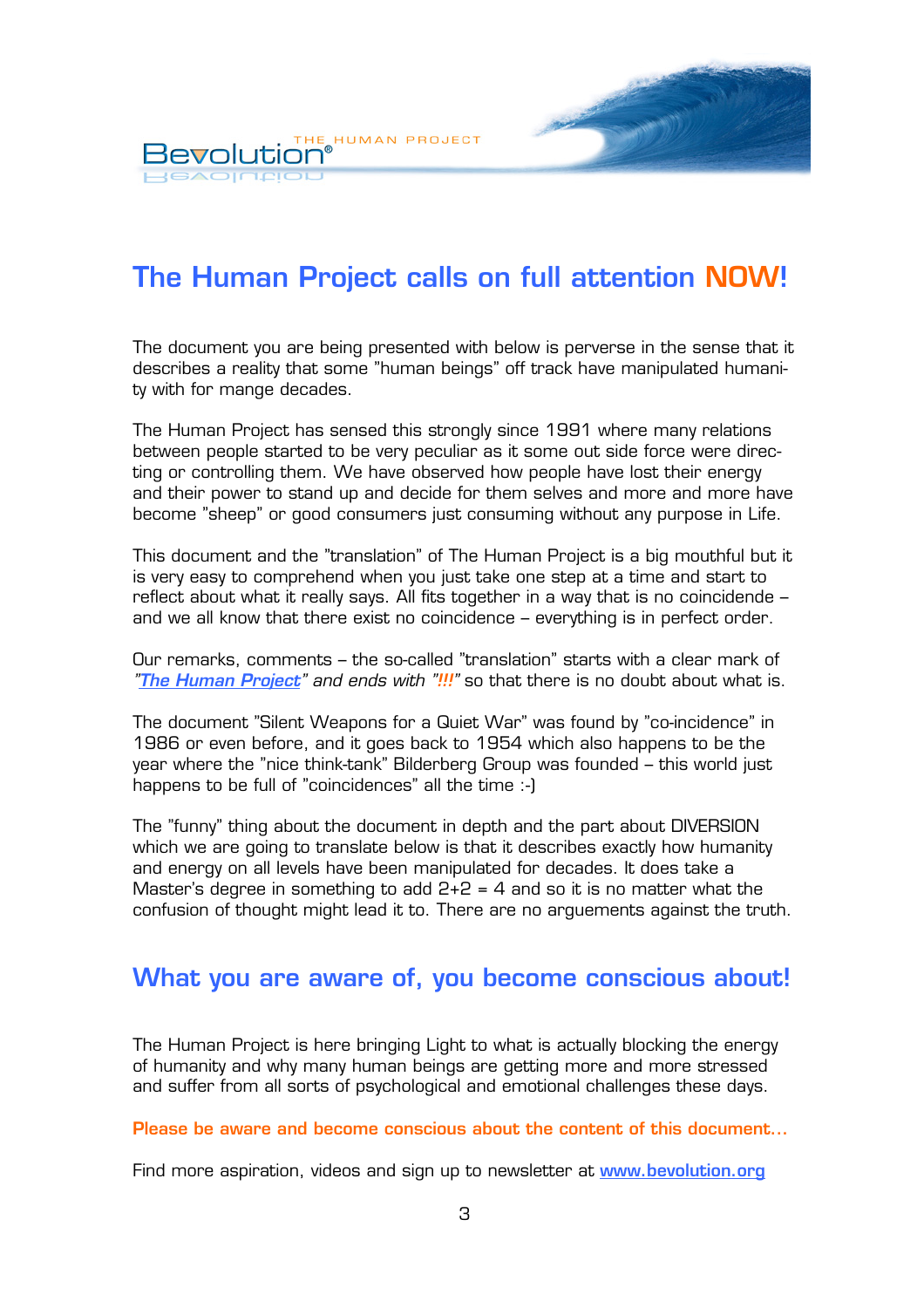From the original document:

#### **DIVERSION, THE PRIMARY STRATEGY**

Experience has proven that the simplest method of securing a silent weapon and gaining control of the public is to keep the public undisciplined and ignorant of basic systems principles on the one hand, while keeping them confused, disorganized, and distracted with matters of no real importance on the other hand.

This is achieved by:

(1) Disengaging their minds, sabotaging their mental activities, by providing a low quality program of public education in mathematics, logic, systems design, and economics, and by discouraging technical creativity.

(2) Engaging their emotions, increasing their self-indulgence and their indulgence in emotional and physical activities, by:

(a) unrelenting emotional affrontations and attacks (mental and emotional rape) by way of a constant barrage of sex, violence, and wars in the media - especially the T.V. and the newspapers.

(b) giving them what they desire - in excess - "junk food for thought" and depriving them of what they really need.

(3) Rewriting history and law and subjecting the public to the deviant creation, thus being able to shift their thinking from personal needs to highly fabricated outside priorities.

These preclude their interest in and discovery of the silent weapons of social automation technology.

The general rule is that there is profit in confusion; the more confusion, the more profit. Therefore, the best approach is to create problems and then offer the solutions.

*The Human Project: People have never before been so confused, disorganized and distracted as today. The so-called societies of knowledge have misled people into the world of ignorance. Very few seem to be knowing what is really going on.* 

*Education works as indoctrination. The majority today suffer from disconnexion syndrome and blockages in the energy system of the body.* 

*We are being bombarded with terror, war, sex and porn on all channels. The media is caught in a low energy state and therefore makes low level news and messages that keep people the low energy state which equals fear, resistance and all sorts of feelings founded in a low quality mind.* 

*People are being misled and misinformed with information – today one thing and tomorrow the opposite which rapes both the mind and feelings. People get*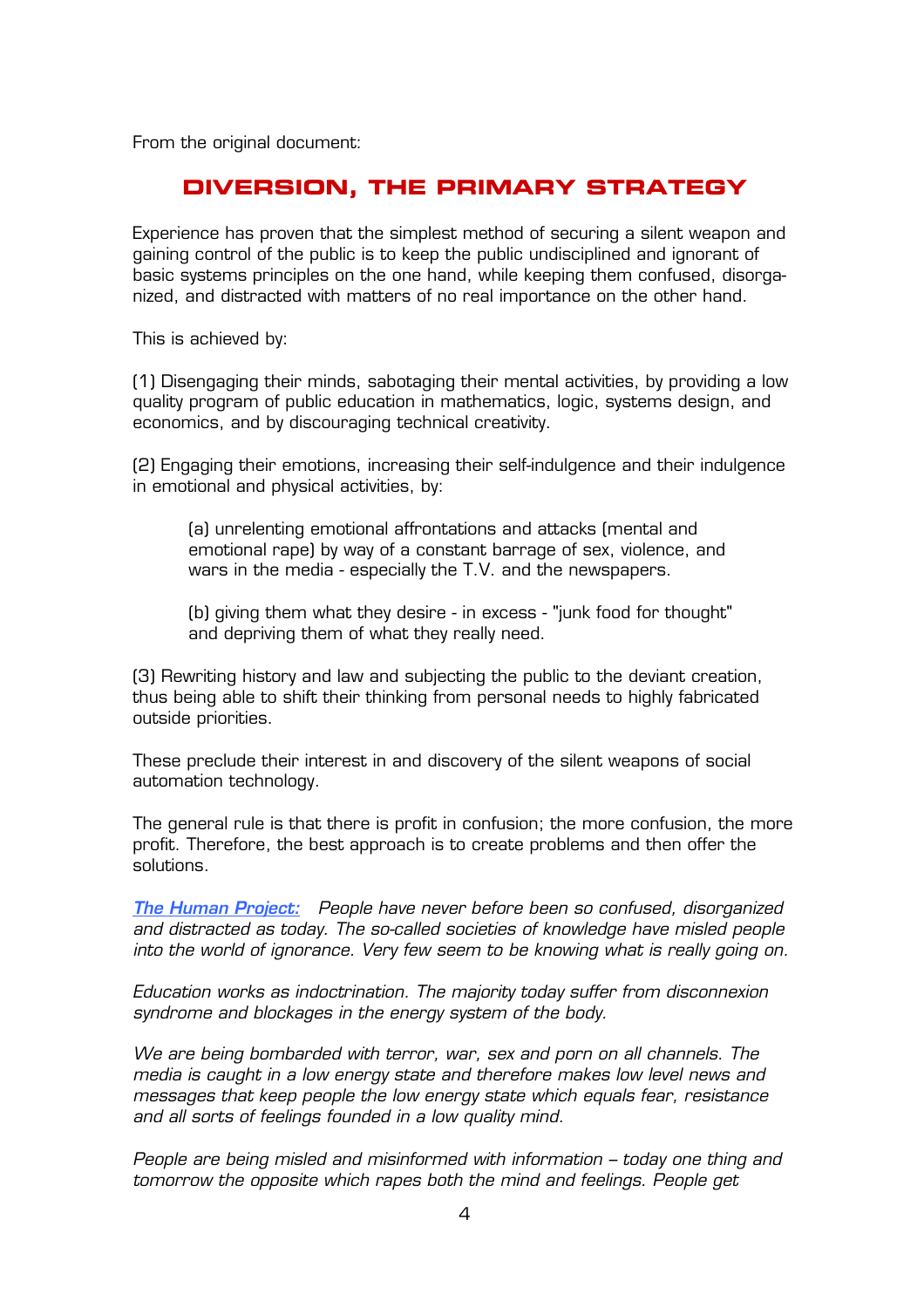*caught in the intellect (the mental mind), the ego and the painbody which is being nourished by all the hypnotic and fear generating information from the media.* 

*Journalists and politicians are not evil by nature they simply just do not know what they are actually doing, since they will have to face and meet their own actions and lies very soon – they will learn when they are ready to step up. Forgive them.* 

*Re-writing history in the best Orwell "1984" style is obvious to anyone bothering looking at reality. Look what seems to be the important issues today and "funny" enough that almost all people focus about and talk about – what about the real issues and meaning of Life, e.g. Self-realization? No one really has time for that*  any more. The history is being re-written exactly as in the novel "1984".

*What are weapons of social automation technology? What do you think?* 

*Well, in the end days back in Atlantis a control box was installed on people to suppress them in a special mentality where they could be manipulated and easily driven around as sheep. What is the control box of these end times we are experiencing right now? Yes, it is the mobile phones and actually the complete wireless society which is manipulating and suppressing the higher connexion to Spirit and intuition – what we really are. When we are being disconnected our Spirit and Soul we cannot know ourselves anymore since we are very much cut off from the aim of Life – Self-realization. In Atlantis they also put silicon chips in people at the end – are we experiencing the same situation right now where they are trying to marketing and create a lot of fear and "nice explainations" why it is so nice to have microchips in meat, animals, clothes and everything?* 

*Profit, profit, profit...money makes the world go round and money is the root of all evil – isn't it time to make the world spin the other way around where money is not a value and goal but just a means to create a better and happier world with abundance for all? Just a question.* 

*Order out of chaos seem to describe the creation of enormous confusion on all levels and then deliver solutions to all the confusion. We see this on all levels of society and especially where governments are involved – things are constantly changing and enormous amounts of money are being diverted to space projects*  and all sorts of perverted ideas of the so-called responsible. In Denmark when *entering the common market in 1973 the local authorities were split up into even smaller units to secure democracy, etc. In 2007 they all went back to even bigger units than ever before with no democracy at all – every time consuming a huge amount of money and creating enormous confusion on all levels and no one really knows what is going on since then enormous sums of money and decisions can be taking without anyone understanding the real "common purpose" of it and what the consequences are.* 

*Of course, now the EU is suddenly the solution to everything – but what about the resistance since the very beginning back in Rome 1957? The EU is the long-term agenda of the Bilderberg Group and it is just a step to an ever more sinister union. The solution can be good enough but there have to be real human beings running the "show" since ethics, morality and conscience must be a high level!!!*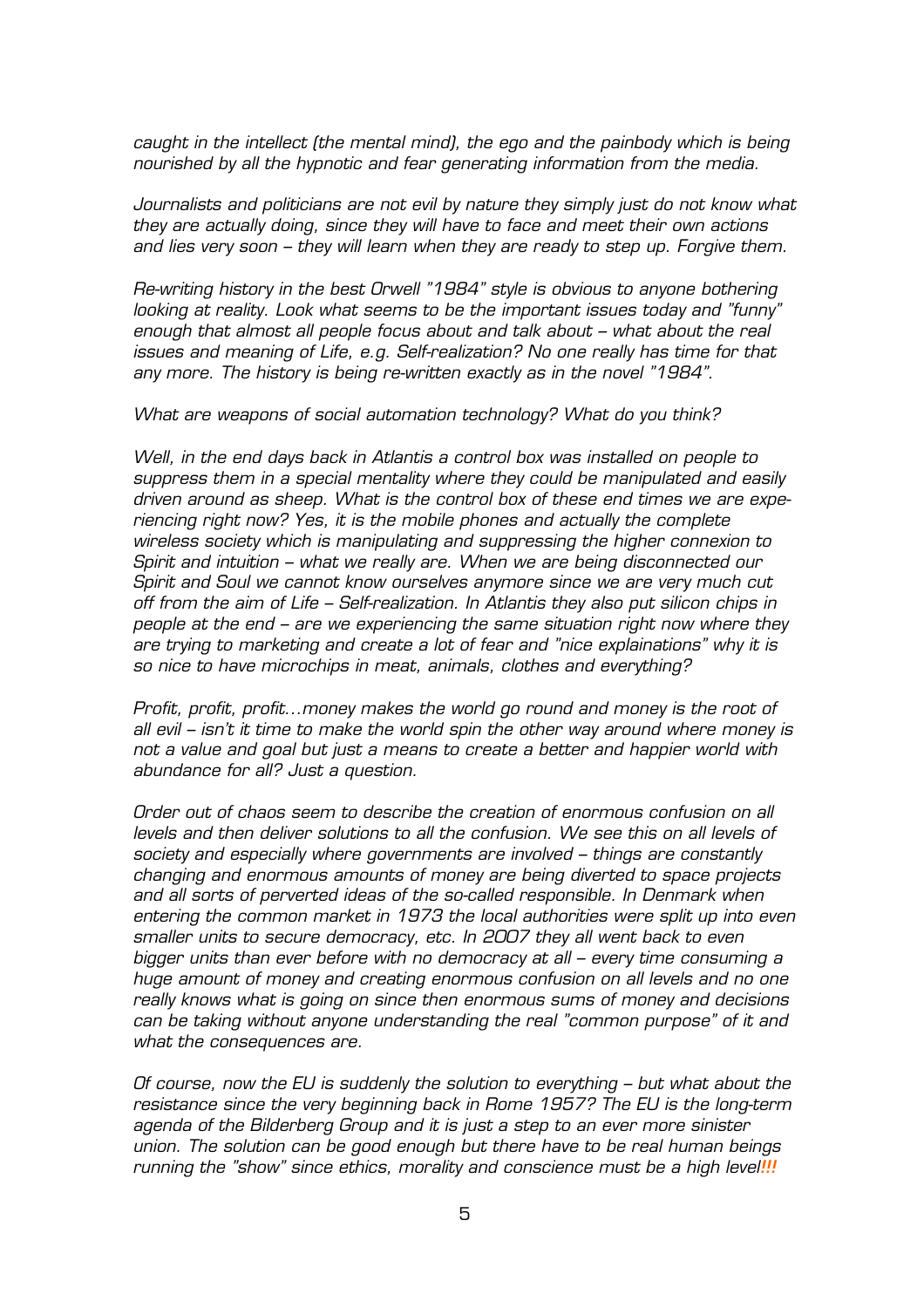### **DIVERSION SUMMARY**

**MEDIA:** Keep the adult public attention diverted away from the real social issues, and captivated by matters of no real importance.

**SCHOOLS:** Keep the young public ignorant of real mathematics, real economics, real law, and real history.

**ENTERTAINMENT:** Keep the public entertainment below a sixth grade level.

**WORK:** Keep the public busy, busy, busy, with no time to think; back on the farm with the other animals.

#### *The Human Project: It is all very clear or?*

*Media: How many of the "impulses" from the media can you actually for anything positive in your Life? Are the impulses contributing to your further ascension and personal development or enriching your Life in any way? The attention is constantly being diverted away from the real issues locally to things far away which you have no chance of really knowing anything about and further more do anything about and this keeps you in a state of powerlessness.* 

*Schools: How come children and young people seem to become more and more stupid day by day though they spend more time in schools – the so-called education system? Perhaps indoctrination is a better word since children are being conditioned to what they must think – not HOW to think right and what thinking actually means and includes. We "teach" (indoctrinate) our children rather than making them understand the basics of life, and what fear is and where it comes from and how to deal with crisis, etc. Children and youngsters have especially during the 1990ies become extremely disconnected from life and today mobile phones, SMS, chatting, dating, being hooked to entertainment stuff on all channels seem to be the height of creativity for the majority.* 

*Entertainment: In Danish the word entertainment means "suppression" which exactly describes "the stupid Danes" as the Germans have called the Danes, but it really describes it all in one word. Junk food for thought is exactly what is going on big time and people just seem love these "reality shows" where they can watch the so-called Life and live their lives through this rather than exploring and experiencing it themselves. TV is probably the best hypnotist of the world today besides of course the whole mobile telephone communcation system and other wireless technologies and broadcasting systems (including HAARP) designed to manipulate and control the frequencies of our brains so that we do not become too clever or wake up too much since then we see through all the illusions. TV makes our brain waves slow down and make us more vulnerable to be manipulated and actually induced directly into the subconscious without ever knowing what happened – it is difficult to describe but we see the result in the street and in the world – how come the majority is alike when they were supposed to be unique and individual expressions? Because they more or less have been primed by the same "reality*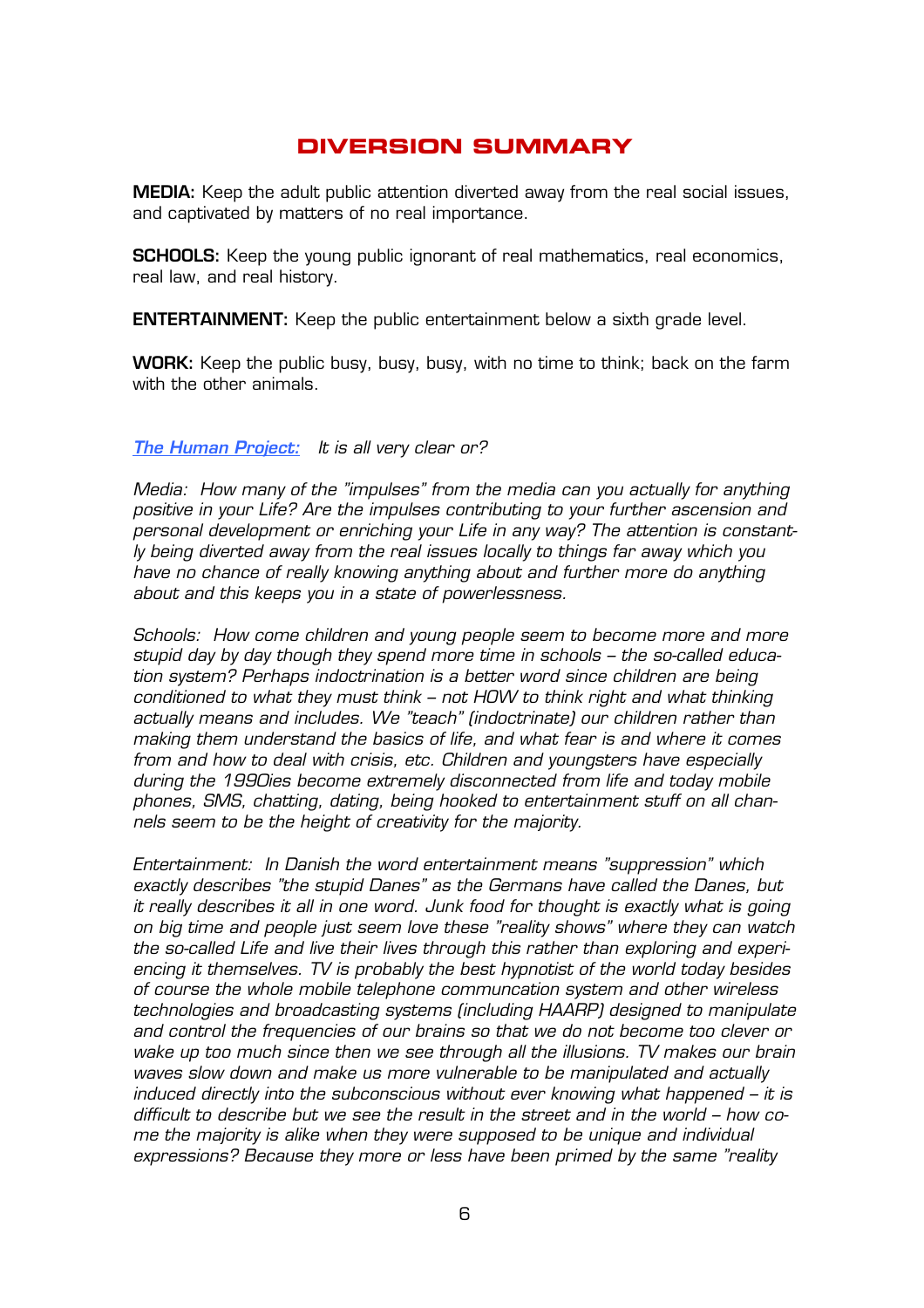*shows" on the hypnotizing or "stupid box". Suppression and disconnexion big time.* 

*Work: Sorry, I have not got time... No, I am busy... It is really interesting to see how many people are reacting. Even when they are presented with hard core evidence and almost people are dropping down around them due to content of what they are being told, they still cannot see or or have time to think, since there are som many things in the world. Exactly – mainly ignorant people repeating exactly the same stupid comments which they have been programmed to from the television and media. This is the core of the case. People are for the majority really busy doing nothing since it mostly adds up in entertainment whether they like to hear the word or not. This planet does not take much to transform into the most beautiful Paradise ever experienced but only when peoplw become what they really are and re-connect to their Path and not the perverse track of the manipulation and diversion strategy!!!*

The document says of the 'quiet war':

It shoots situations, instead of bullets; propelled by data processing, instead of grains of gunpowder; from a computer, instead of a gun; operated by a computer programmer, instead of a marksman; under the orders of a banking magnate, instead of a military general. It makes no obvíous noises, causes no obvious physical injuries, and does not obviously interfere with anyone's daily social life.

*The Human Project: Computers and numbers on a screen are ok when they are benefitting or making Life easier. But when used for big time manipulation of energy and diverting people from the real purpose of Life it is very sad – and this is really a silent war against humanity!!!*

Yet it makes an unmistakable 'noise', causes unmistakable physical and mental damage, and unmistakably interferes with daily social life, i.e., unmistakable to a trained observer, one who knows what to look for. The public cannot comprehend the weapon, and therefore cannot believe they are being attacked and subdued by a weapon.

*The Human Project: This implicates more things since a computer is making no really noise but it is manipulating people immensely by diverting their attention to real issues of Life and enslaving them to the screen watching more or less important things that will not change the real Life for them. People have been disconnected big time by technology from themselves and from each other and it is more difficult to meet on a regular basis today – the personal letters written by the hand are converted to e-mails without the feeling and soul as a beatiful handwritten letter holds. The computers and technology were meant as a help that should free people and give them more time for leisure, etc. What happened? People and societies have been diverted and transformed for a "common purpose" that suits the agenda behind the Bilderberg Group since their ultimate control weapon is the microchipping of all people on earth – everything on earth*  for the ultimate control grip where all and everything are caught in a MATRIX of *controlled frequencies and vibrations. By implanting a microchip in every person you can direct and control a human being like a robot. Do not fear – be aware.*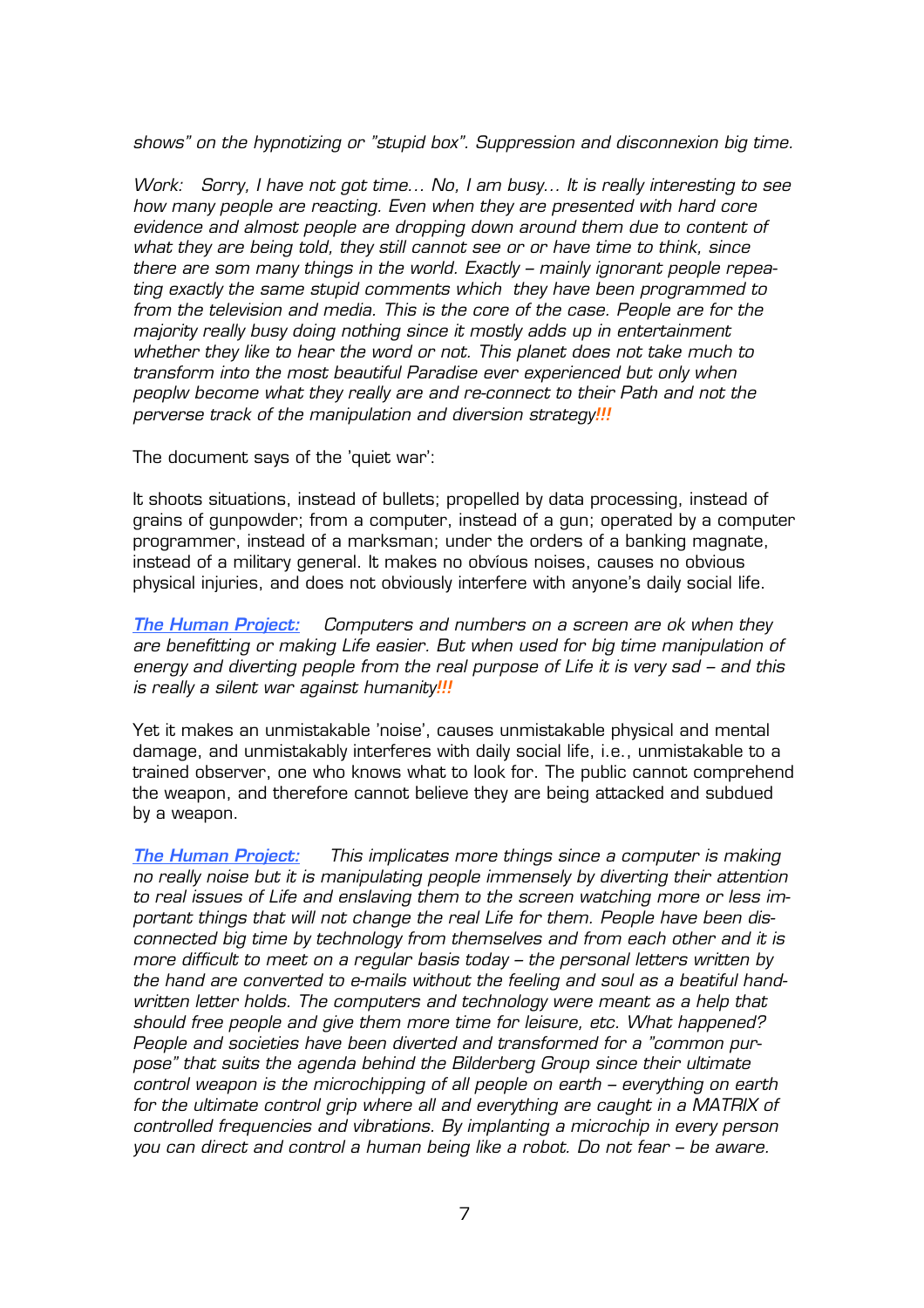*But what else are we talking about here? What is it that you cannot hear?* 

*We are very sad to say what we are going to say now since most people are really already being manipulated and deeply touched by these silens weapons for the quiet war against the human psyche.* 

*The weapons making the "invisible" noise, damaging both the physical and the psychological are the wireless technologies of today. Please study the brain- wave model further up in this document and you will understand. The wireless society serves a completely other agenda than communication for people – that is probably the least important no matter how perverted this might sound. The "dear" mobile phones are excellent in suppressing the consciousness connexion of humanity together with the bombardement af pulsating microwaves from the mobile towers, hotspots, Wi-FI systems in buildings, and especially the cordless DECT phones even designed for wireless IP-telecommunication, etc.* 

*If you doubt this or do not see it, please watch the movies "Enemy of the State" (1998) and "Control Factor" (2003). Technologies in the first movie were real and already 15 years old when the movie came out – that means 25 years now, and the last movie is showing reality really as it is. But then again the majority of people just say that it is a movie and laugh at you when you express the truth to them. This often shows how easy it is to manipulate and create DIVERSION.* 

*Can you hold it in your hands? How can you perceive somethings which is totally out of the normal 5 sense reality? We have been conditioned in a way that makes it almost impossible for people to believe or even investigate these things that are obvious and have been for decades. As the genius Nikola Tesla said, it is all about "energy, frequency and vibration if you wish to understand the secrets of the Universe"... ..and as the Russian Nobel Prize Winner Albert-Szent Gyorgi said: "Science is to see what everyone else has seen and to think what no one else has thought".*

*It is tough to understand what is really attacking and subdueing you and especially when you cannot see it and scientific institutions and authorities tell the same official story. The "game" is about keeping humanity as a herd where the few controls and dictates the many. It is all about control of ENERGY on all levels – oil, electricity, water, ground, air, food and human energy which is the very most important to control and disconnexion when you wish to suppress and hold people in a grip where they cannot or will not realize what is going on.* 

*If people could see the pulsating microwaves and the pollution (electrosmog) from the wireless society then would immediately choose otherwise since this would at once make people believe that this cannot be "sound" – but it has to do with sound or rather noise – the silent noise you cannot hear with your outer ear but what every nerve cell and organism inside your hear all the time.* 

*The Human Project strongly recommend that you get a microwave sound detector that translates the invisible to the visible noise thereby making you see the connexion between different kinds of equipment and thereby being more aware and wishfully becoming conscious about what this is really all about.*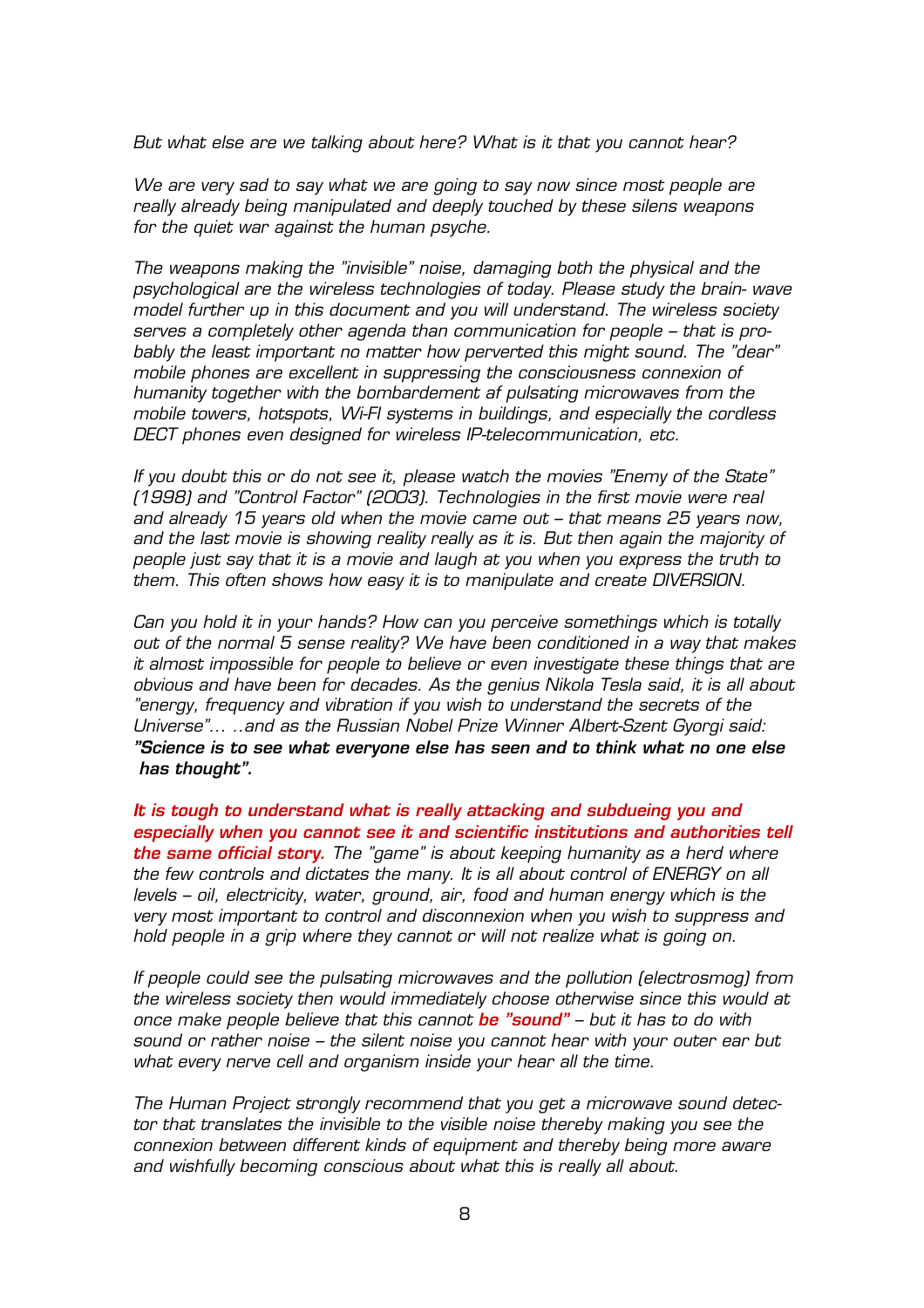#### *Get the detector with discount through The Human Project <i>[www.bevolution.org](http://www.bevolution.org/)*!!!

The public might instinctively feel that something is wrong, but because of the techinical nature of the silent weapon, they cannot express their feeling in a rational way, or handle the problem with intelligence. Therefore, they do not know how to cry for help, and do not know how to associate with others to defend themselves against it.

*The Human Project: One of the first things which the wireless society and the mobile phones disconnect is the ability to COHERENT THINKING. It is quite practical if you wish to suppress people and keep them ignorant about the real world*  and what is really going on. What we are experiencing all over the planet is that *people turn into zombies or consuming sheep who are more og less in resistance most of the time and spend much of their wakening hours doing things of no big importance – mostly entertainment.* 

*Depression is rising and people seem to be very sad and apathetic without much hope and love in their eyes in general. The majority seem to be disconnected from the purpose and meaning of Life and follow the rest of the herd without asking really questions inwardly to themselves to find out from within whether they are on or off track?* 

*People are in general not super enthusiastic and optimistic and wish to contribute and make a difference for the good of all and everyone. People have become more and more egoistic meaning that fear (dualism) is their "control factor" because when being disconnected from Spirit/Soul what is also known as suffering from "Switching of the Brain", theu loose ability to be in contact with their deeper feelings and their intuition, and with no coherent thinking and close contact between stomach, heart and brain common sense is rarity.* 

*By studying the brain wave model further up in this document it is easy to see that we are been held (suppressed) in the beta state by the wireless technologies meaning that we keep thinking, worrying, complaining, talking, talking and say very little, and the most important thing – we act less and less, since we are disconnected from the Now and thereby from the stillness of mind, and since all things of real worth come from within, the real worth is disappearing since people are loosing inner contact with all the outer contact, and the wireless society and the mobile phones especially is actually de-linking humanity fro Source, and thereby from the inner to the outer world. People get lost without inner connexion!!!*

When a silent weapon is applied gradually, the public adjusts/adapts to its presence and learns to tolerate its encroachment on their lives until the pressure (psychological via economic) becomes too great and they crack up.

*The Human Project: The word "Control" spelled backwards in Danish means "enough shit", and humanity has gradually adjusted/adapted to control on all levels and this is killing the Life force and enthusiasm. But you cannot adjust to the pulsating microwaves in any way that will benefit your brain or organism that is for sure and this is exactly why we are seeing an increase in neurological diseases, stress, burn-out syndrome, headaches, children on Ritalin nerve medicine, etc. Yes, there are many reasons for many things but no product in the*